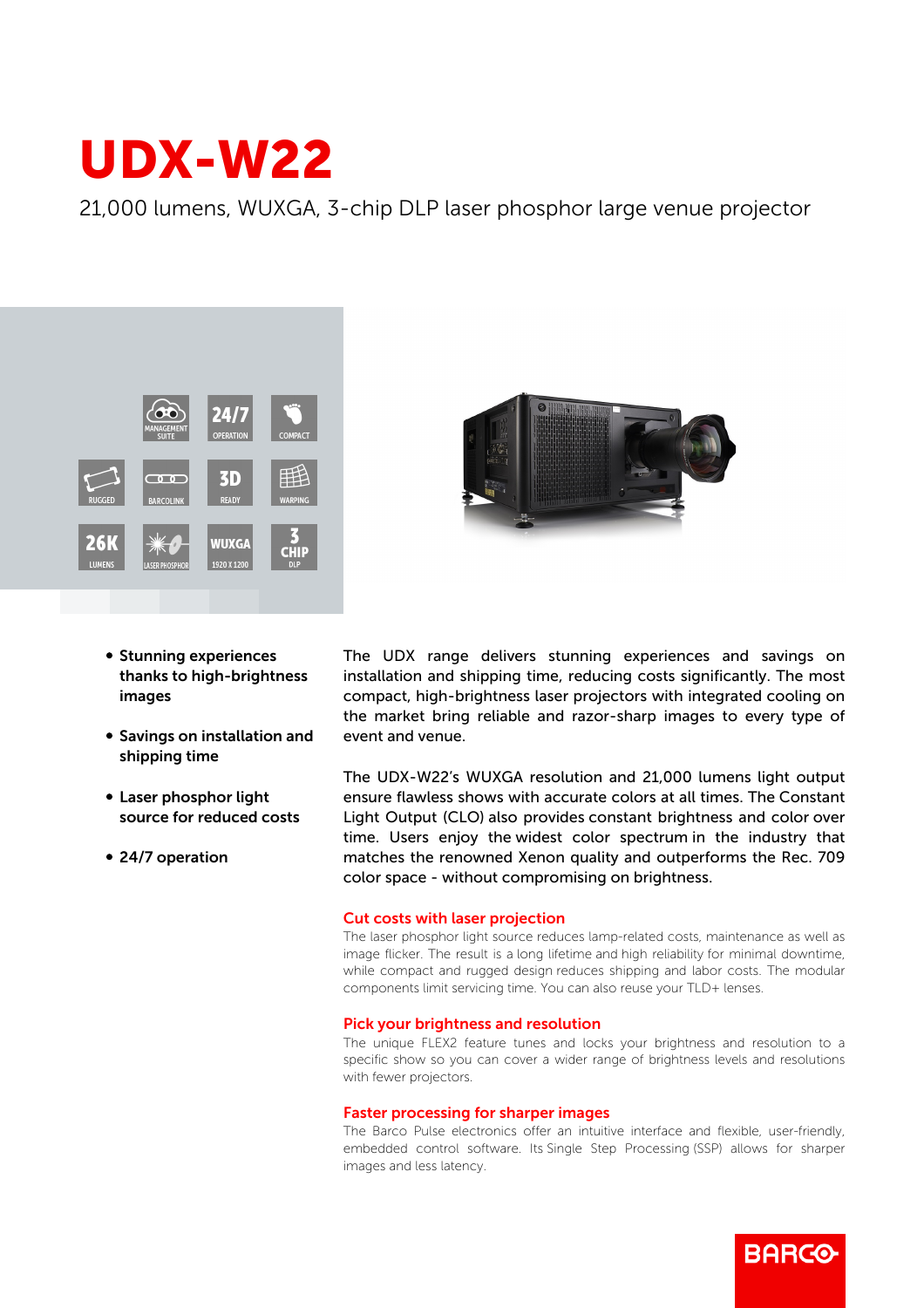| <b>PRODUCT SPECIFICATIONS</b> | <b>UDX-W22</b>                                                                                                                                                                                                             |
|-------------------------------|----------------------------------------------------------------------------------------------------------------------------------------------------------------------------------------------------------------------------|
| Projector type                | WUXGA 3-chip DLP digital projector                                                                                                                                                                                         |
| Technology                    | 0.96" DMD™ x3                                                                                                                                                                                                              |
| Resolution                    | 1,920 x 1,200                                                                                                                                                                                                              |
| <b>Brightness</b>             | 21,000 center lumens* / 20,000 ansi lumens / 22,500 ISO                                                                                                                                                                    |
| Contrast ratio                | Full field 2200:1 / Barco Dyna Black 20000:1                                                                                                                                                                               |
| <b>Brightness uniformity</b>  | 95%                                                                                                                                                                                                                        |
| Aspect ratio                  | 16:10                                                                                                                                                                                                                      |
| ScenergiX                     | Horizontal and vertical edge blending                                                                                                                                                                                      |
| Lenses                        | TLD+ 0.37:1; 0.65:1; 0.73:1; 0.85:1; 1.2:1; 1.25 -1.6:1; 1.5-2.0:1; 2.0-2.8:1; 2.8-4.5:1;<br>4.5-7.5:1 ; 7.5-11.5:1                                                                                                        |
| Optical lens shift            | Vertical between -100% to +130%, depending on lens<br>Horizontal up to +/-40%, depending on lens<br>Motorized zoom and focus (with lens memory on TLD lenses)<br>Motorized lens shift (with position memory on all lenses) |
| Color correction              | P7                                                                                                                                                                                                                         |
| Light source                  | Laser phosphor with inorganic phosphor wheel                                                                                                                                                                               |
| Light source lifetime         | 25,000 hrs                                                                                                                                                                                                                 |
| Optical dowser                | Mechanical                                                                                                                                                                                                                 |
| Picture-by-picture            | Two sources simultaneously                                                                                                                                                                                                 |
| Sealed DLP™ core              | standard                                                                                                                                                                                                                   |
| Orientation                   | 360°                                                                                                                                                                                                                       |
| DMX 512                       | standard                                                                                                                                                                                                                   |
| <b>WARP</b>                   | Direct adjust OSD + toolset                                                                                                                                                                                                |
| Image processing              | Embedded warp & blend                                                                                                                                                                                                      |
| Keystone correction           | Yes                                                                                                                                                                                                                        |
| Integrated web server         | Yes                                                                                                                                                                                                                        |
| CLO (constant light output)   | Standard                                                                                                                                                                                                                   |
| 3D                            | Active eye wear (optional), passive circular (optional); 2 flash up to 200Hz*                                                                                                                                              |
| Inputs                        | Single HDBt; HDMI2.0 (HDCP2.2, HDR10); DP 1.2 (HDCP 1.3); Quad 3G/12G SDI /<br>BarcoLink                                                                                                                                   |
| <b>Optional Inputs</b>        | Quad DP1.2                                                                                                                                                                                                                 |